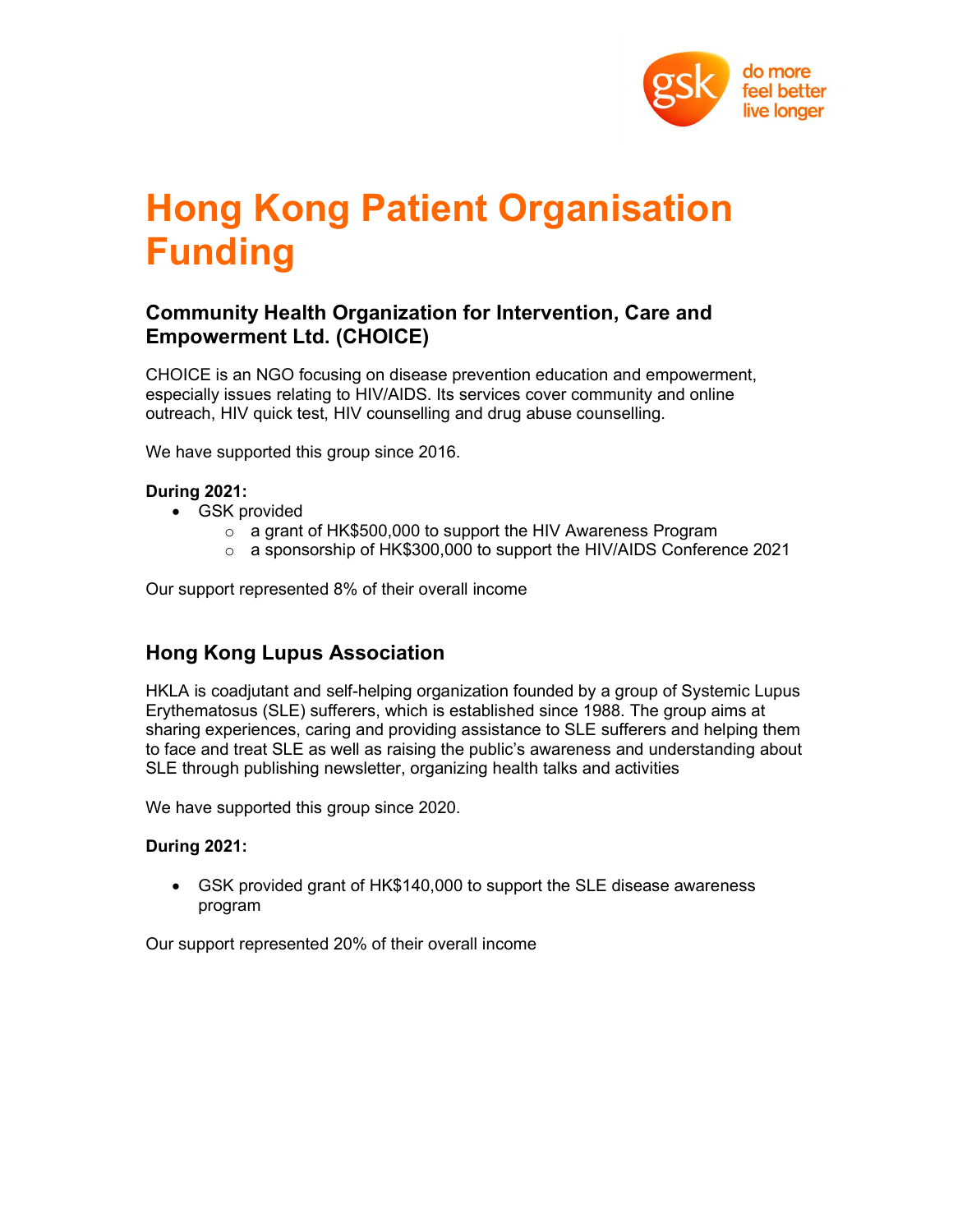# The Hong Kong Society for Rehabilitation

The Hong Kong Society for Rehabilitation (HKSR) was established in 1959 and is the pioneer in rehabilitation services in Hong Kong. After years of development, HKSR now provides one-stop services for persons in need, ranging from rehabilitation, health management, accessible transport and travel, supported employment and elderly care services, to allow persons with disabilities and chronic illnesses to restore their potential and participate in the community, living a special fulfilling life with dignity.

We have supported this group since 2019.

## During 2021:

GSK provided a grant of HK\$50,000 to support the Barrier Buster 2021

Our support represented 0.01% of their overall income

## Rare Disease Hong Kong Limited (formerly known as The Hong Kong Alliance for Rare Diseases)

Rare Disease Hong Kong Limited (RDHK, formerly known as The Hong Kong Alliance for Rare Diseases, is the first patients' group in Hong Kong comprising cross-rare disease patients and caregivers with the support of professionals and academics in the field. They are committed to improving the related policies and services; promoting public education on rare diseases; and strengthening the community's support to patients, in order to ensure the patients' fundamental rights in healthcare, social support, education and daily needs are properly attended.

We have supported this group since 2016.

## During 2021:

- GSK provided
	- o a grant of HK\$20,000 to support the Rare Disease Symposium 2021

Our support represented 0.4% of their overall income